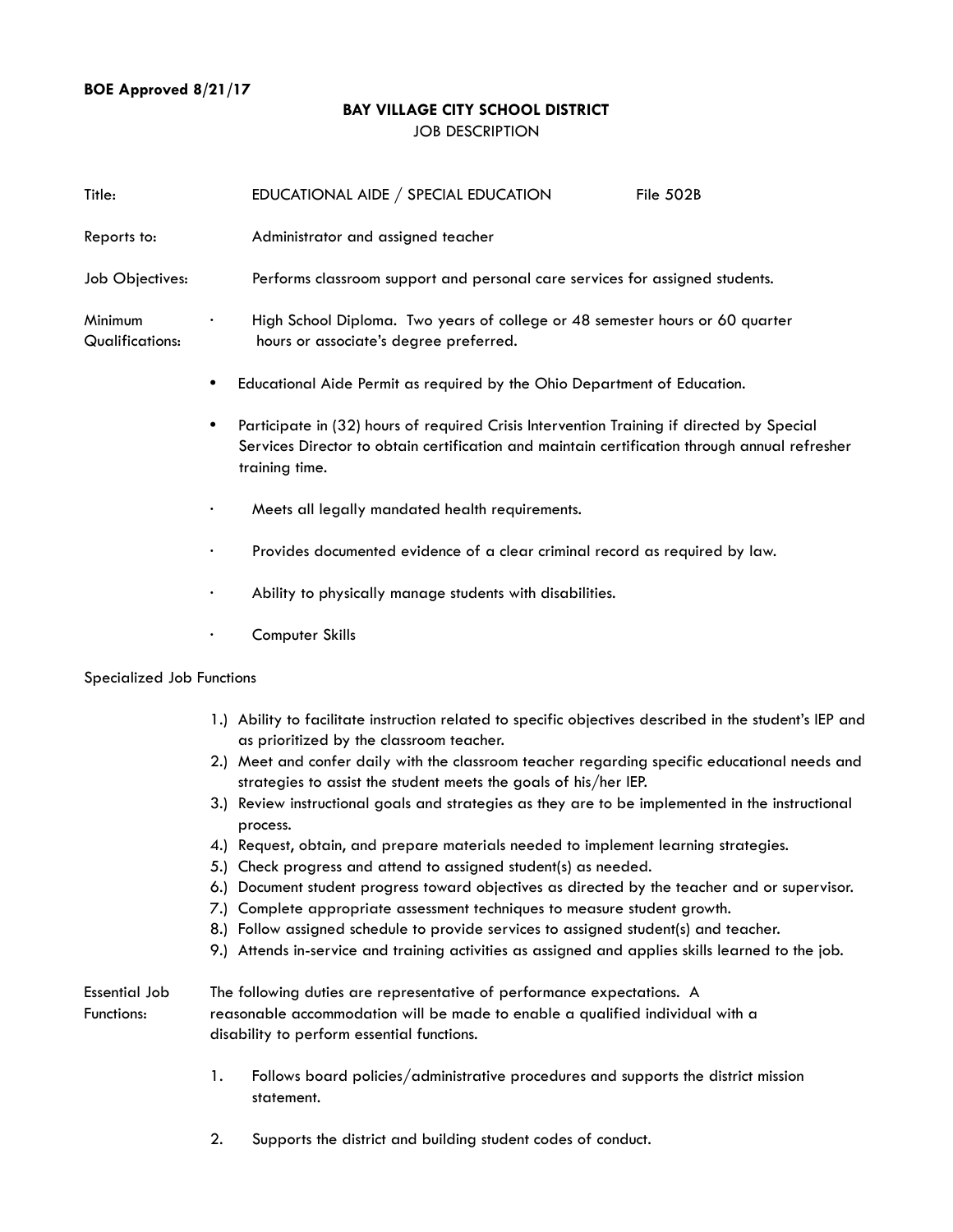#### **Educational Aide** 2

- 3. Works with small groups and/or individual students as directed.
- 4. Helps student with mobility and assisted or augmentative devices as needed.
- 5. Helps students with personal hygiene as needed.
- 6. Maintains/submits records, correspondence, and reports in a timely manner.
- 7. Reports evidence of suspected child abuse as required by law.
- 8. Maintains the confidentiality of privileged information.
- 9. Fosters a safe and secure work and learning environment.
- 10. Promotes a program environment conducive to the achievement of academic/behavioral objectives.
- 11. Communicates and consults with administrators, staff, and students.
- 12. Performs classroom clerical work and prepares equipment for use.
- 13. Participates in after-school programs/activities as required.
- 14. Performs other job-related duties as required.

Working The following situations are examples of possible working conditions that may Conditions: range from remote to frequent based on circumstances and factors that may not be predictable.

- · Potential for exposure to blood borne pathogens and communicable diseases.
- · Potential for interaction with disruptive and/or unruly individuals.
- · Exposure to adverse weather conditions and seasonal temperature extremes.
- · Duties may require operating and/or riding in a vehicle.
- · Duties may require considerable telephone contact and paperwork.
- · Duties may require working under time constraints to meet deadlines.
- · Duties may require working during the evening/weekends.
- · Duties may require lifting, carrying, and/or moving program activity supplies and equipment, of up to 40 pounds.
- · Duties may require performing activities that include standing, bending, reaching, kneeling, and/or crouching.
- · Duties may require traveling to meetings and work assignments.
- · Duties may include communicating needed assistance to assigned aides and volunteers.